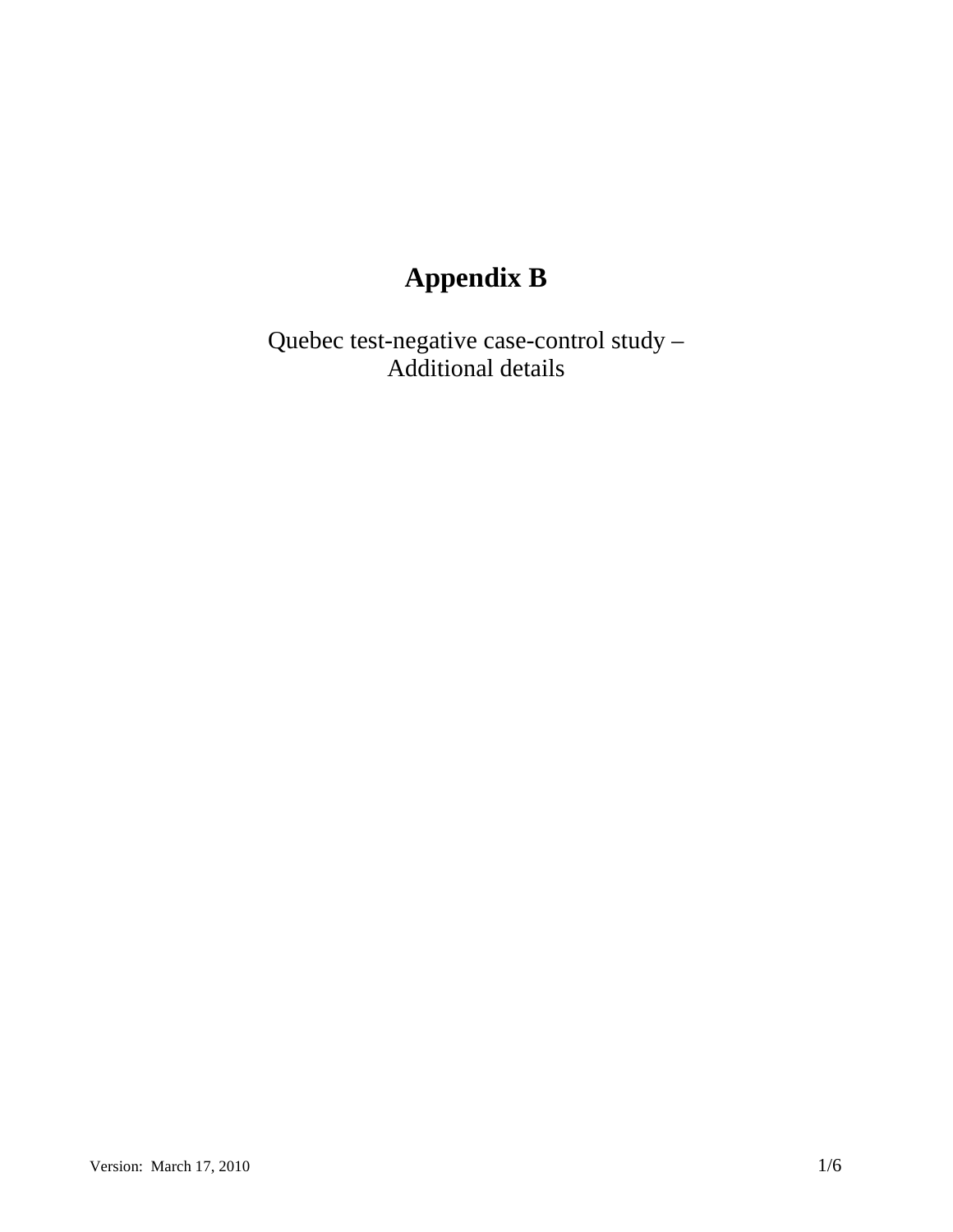#### **Appendix B1a. Quebec pH1N1 case-control study: test-negative approach**

Initially, the Quebec pandemic influenza A/H1N1 (pH1N1) case-control study planned to use pH1N1 test-negative community controls. There were 1442 patients identified who were test-negative for pH1N1: 808 aged <50 years and 634 who were ≥50 years. The planned sample size was 300 test-negatives age < 50 years and 150 test-negatives age ≥50 years. A random sample of twice the target number of patients was drawn (600 + 300 = 900) and ultimately 475 (303 and 172, respectively) responded (Appendix B1b).

Among the 475 pH1N1 test-negative controls reached, 59 were excluded at the analysis stage (Appendix B1b). Among the 416 remaining pH1N1 test-negative participants, 50% (206) had a chronic condition - higher than community cases (96; 25%) and far exceeding estimates from the general population. Among pH1N1 test-negative controls, 13% (54/416) were tested without symptoms (Appendix B1c). Whereas 68% (261/383) of community cases met the influenza-like illness (ILI) case definition, only 127 (30%) of pH1N1 test-negative controls met this criterion and 15% (64/416) had their specimen collected >7 days after illness onset, reducing the likelihood of virus detection. Among the 224 pH1N1 test-negative controls aged 20-59 years, 35% (80) were health care workers (HCWs) compared to 6% (7/127) of hospitalized cases and 33% (64/195) of community cases. Finally, receipt of trivalent inactivated influenza vaccine (TIV) by test-negative controls far exceeded rates in the general population of Quebec (Appendix B1c and see also Appendix C).

The crude odds ratios (ORs) for pH1N1 associated with 2008-2009 TIV were 0.76 [95%CI 0.57-1.01] and 1.00 [95%CI 0.73-1.35] when comparing community and hospitalized cases respectively to test-negative controls (Appendix B1d). After adjustment for age, chronic conditions, sex and health care worker (HCW) status the ORs were 1.12 [0.80-1.57] and 1.35 [0.94-1.94], respectively. After we standardized for clinical presentation by restricting to participants that met the ILI case definition, adjusted ORs were 1.38 [0.80-2.40] and 1.52 [0.85- 2.73]. After restricting to patients meeting ILI and from whom the specimen was collected within 7days of illness onset, adjusted ORs were almost unchanged at 1.42 [0.76-2.68] and 1.50 [0.73-2.95] (Appendix B1d/B1e). When HCWs were excluded, and analysis was restricted to patients with ILI and specimen collection within 7 days of illness onset, the adjusted ORs were 1.66 [0.75-3.67] and 1.96 [0.91-4.24].

After May 15<sup>th</sup> in Quebec, patient testing for pH1N1 was limited outside the sentinel system to patients with severe illness possibly requiring hospitalization. This resulted in a skewed sampling frame for selection of controls based on test-negative results among general provincial laboratory specimens. Several aspects of the pH1N1 test-negative participant profile indicated this group of controls was inadequate: the high proportion with chronic conditions as compared to cases; the high proportion immunized as compared to the general population; the small proportion with ILI; and the substantial proportion tested >7 days after illness onset (see Table 4 and Appendices B1c, C and D2). We therefore resorted to the conventional case-control approach of selecting controls directly from the community. The Quebec experience with the test-negative case-control approach based on specimens drawn from general laboratory submissions during a period when restrictions on testing were applied is an important reminder that results from such design, as with all observational studies, should be carefully scrutinized for evidence of possible selection bias operating in either direction.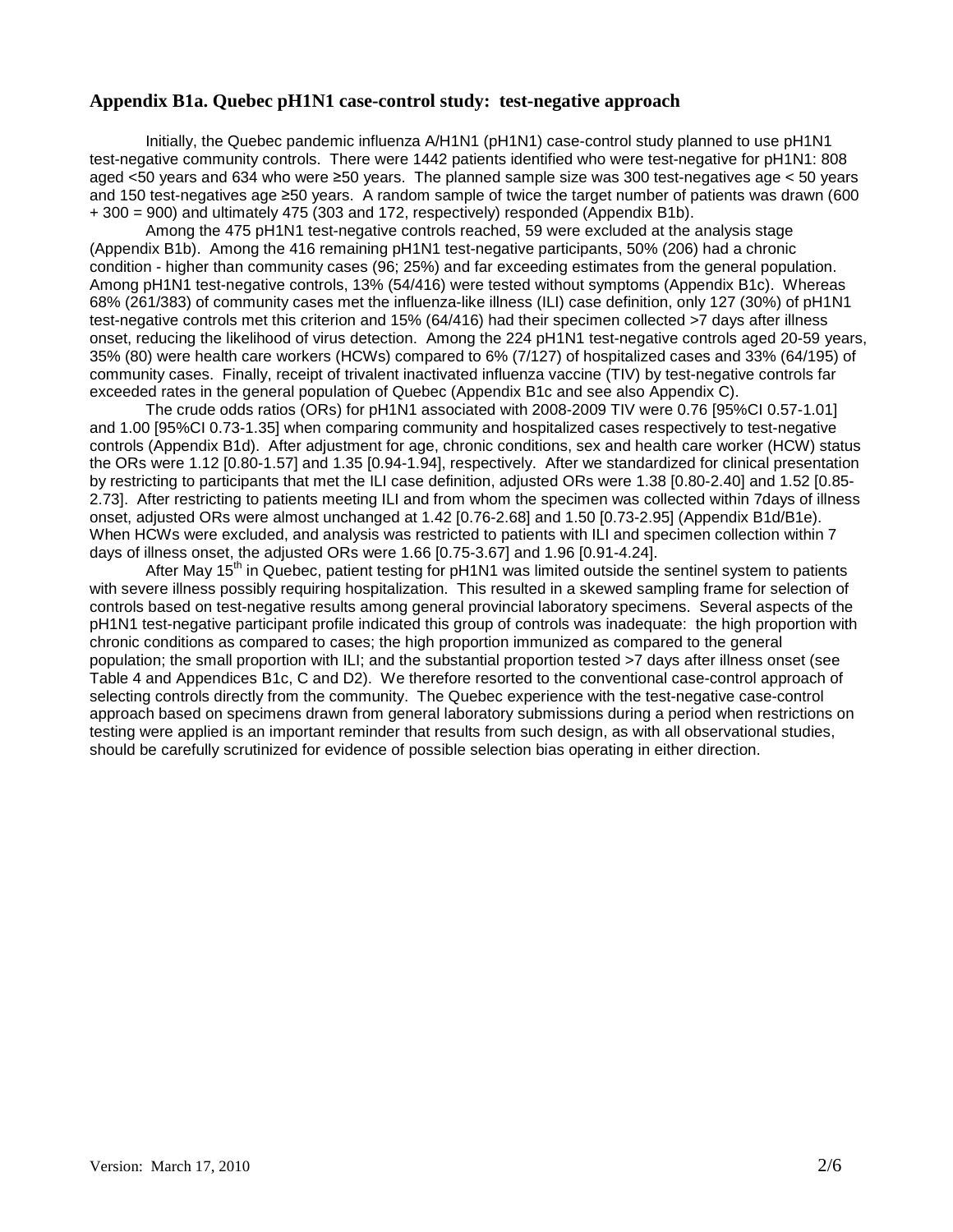|                                                                   | Community<br>pH1N1 cases | Hospitalized<br>pH1N1 cases | pH1N1 negative<br>controls |
|-------------------------------------------------------------------|--------------------------|-----------------------------|----------------------------|
| Reported cases                                                    | 993                      | 415                         | 900                        |
| Phone number unknown                                              | 343                      | 48                          | 197                        |
| No response/not reached                                           | 176                      | 25                          | 181                        |
| Phone contact made                                                | 441                      | 342                         | 522                        |
| Refusal                                                           | 11                       | 4                           | 36                         |
| Not able to speak English/French                                  | 1                        | 1                           | 11                         |
| Before exclusions                                                 | 395 (40%*)               | 337 (81%*)                  | 475 (91%*)                 |
| Exclusions                                                        | 11                       | 67                          | 59                         |
| < 6 month (Dec 1st 2008)                                          | 6                        | 19                          | 43                         |
| Hospitalized for reason other than<br><b>H1N1</b>                 | <b>NA</b>                | 15                          | <b>NA</b>                  |
| Unknown vaccination status                                        | 5                        | 33                          | 16                         |
| Final participants                                                | 384                      | 270                         | 416                        |
| Meeting ILI criteria                                              | 261 (68%†)               | 159 (59%†)                  | 127 (30%†)                 |
| Specimen taken ≤7 days after illness<br>onset                     | 355 (92%†)               | 237 (88%†)                  | 297 (71%†)                 |
| Meeting ILI and had specimen taken<br>≤7 days after illness onset | 237 (62%†)               | 144 (53%†)                  | 95 (23%†)                  |

## **Appendix B1b: Quebec pH1N1 test-negative case-control approach – exclusion criteria and participation by study group**

pH1N1= pandemic influenza A (H1N1)

\* % calculated over reported cases

† % calculated over final participants

ILI=influenza-like illness defined as fever and cough and one or more of sore throat, myalgia, arthralgia, headache or prostration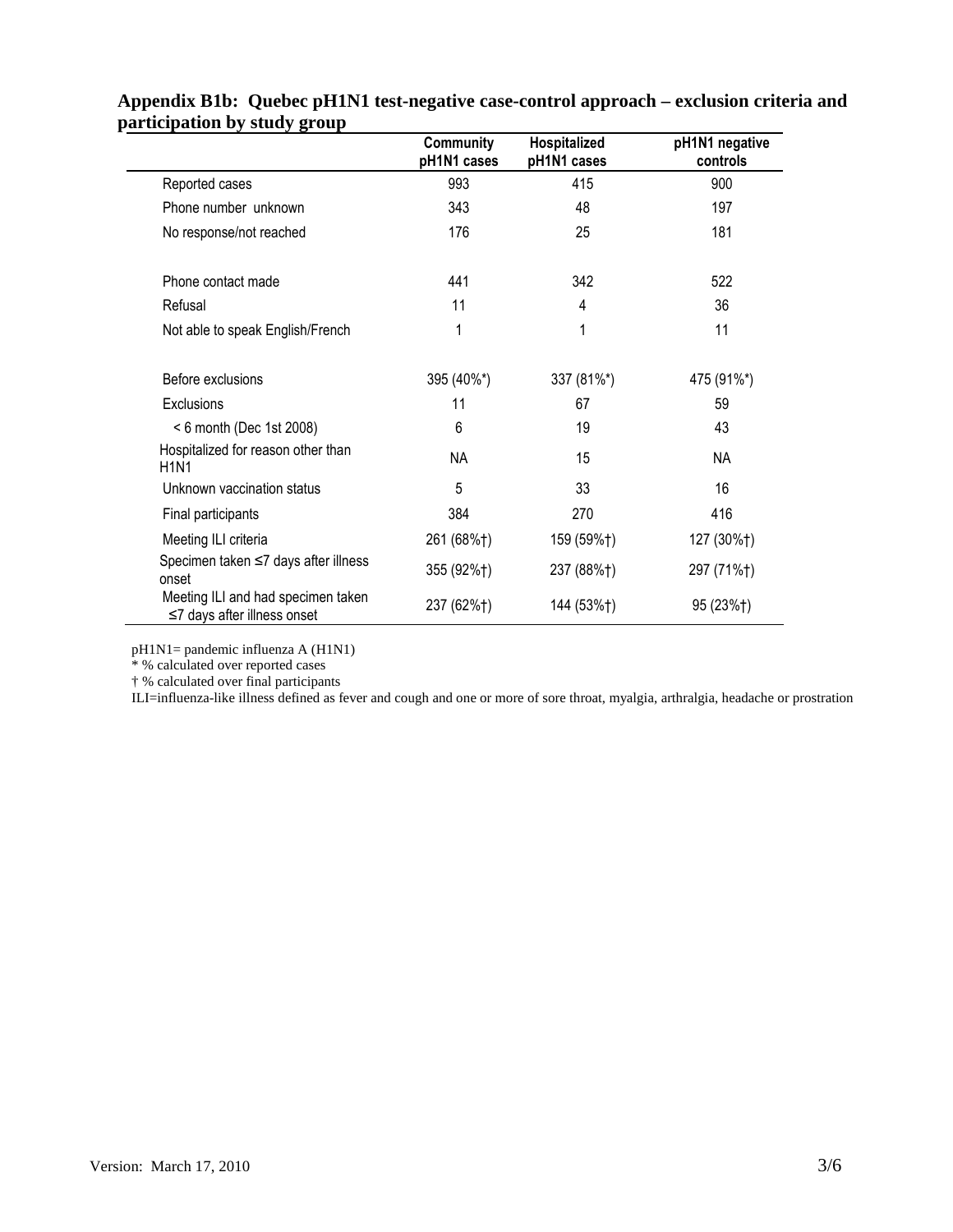## **Appendix B1c: Quebec pH1N1 test-negative case control: characteristics of pH1N1 negative controls**

|                                                                 | $6 - 59$ | $5 - 19$ | 20-34   | 35-49   | 50-59   | $\geq 60$ | <b>Total</b> |
|-----------------------------------------------------------------|----------|----------|---------|---------|---------|-----------|--------------|
|                                                                 | months   | years    | years   | years   | years   | years     |              |
| Before exclusion                                                | 93       | 45       | 84      | 81      | 63      | 109       | 475          |
| Exclusions                                                      | 46       | 6        | 1       | 2       | 1       | 3         | 59           |
| Final participants (N)                                          | 47       | 39       | 83      | 79      | 62      | 106       | 416          |
|                                                                 | $n$ (%)  | $n$ (%)  | $n$ (%) | $n$ (%) | $n$ (%) | $n$ (%)   |              |
| Received 2008-09 TIV                                            | 17(36)   | 12(31)   | 33(40)  | 28(35)  | 28 (45) | 66 (62)   | 184          |
| Sex female                                                      | 16(34)   | 17(43)   | 60 (72) | 47 (59) | 36(58)  | 49 (46)   | 225          |
| Health care workers                                             | 0(0)     | 1(3)     | 36(43)  | 25(32)  | 19(31)  | 3(3)      | 84           |
| <b>Symptoms</b>                                                 |          |          |         |         |         |           |              |
| None                                                            | 6(13)    | 3(8)     | 8(10)   | 3(4)    | 9(14)   | 25(24)    | 54           |
| ≥1 influenza symptom                                            | 41 (87)  | 36 (92)  | 75 (90) | 76 (96) | 53 (85) | 80 (75)   | 361          |
| Fever                                                           | 37(79)   | 29 (74)  | 55 (66) | 61(77)  | 37 (60) | 52 (49)   | 271          |
| Fever and cough                                                 | 14(30)   | 19 (49)  | 31(37)  | 36(46)  | 24 (39) | 30(28)    | 154          |
| ILI (Fever and cough + 1 other symptom)                         | 9(19)    | 12(31)   | 25(30)  | 35(44)  | 21(34)  | 25(24)    | 127          |
| Number of days between disease onset and<br>specimen collection |          |          |         |         |         |           |              |
| $0 - 3$                                                         | 25(53)   | 18 (46)  | 48 (59) | 37(47)  | 26 (42) | 41 (39)   | 195          |
| $4 - 7$                                                         | 10(21)   | 6(15)    | 17(20)  | 21(26)  | 15(24)  | 15(14)    | 84           |
| > 7 days                                                        | 4(8)     | 9(23)    | 8(10)   | 17(21)  | 10(16)  | 16(15)    | 64           |
| Previous Influenza Vaccination (TIV)                            |          |          |         |         |         |           |              |
| No chronic condition                                            | 32       | 23       | 62      | 44      | 20      | 29        | 210          |
| Vaccinated in 2008-2009                                         | 9(28)    | 8(35)    | 25(40)  | 18(41)  | 9(45)   | 12(41)    | 81           |
| With chronic condition                                          | 15       | 16       | 21      | 35      | 42      | 77        | 206          |
| Vaccinated in 2008-2009                                         | 8(53)    | 4(25)    | 8(38)   | 10(28)  | 19 (45) | 54 (70)   | 103          |
| Participants with ILI and specimen collection                   |          |          |         |         |         |           |              |
| $\leq$ 7 days after disease onset                               | 6(13)    | 7(18)    | 21(25)  | 25(32)  | 17(27)  | 16(15)    | 92           |

pH1N1= pandemic influenza A (H1N1)

ILI=influenza-like illness; TIV=trivalent inactivated influenza vaccine

NOTE: where percentages do not sum 100% this is owing to missing data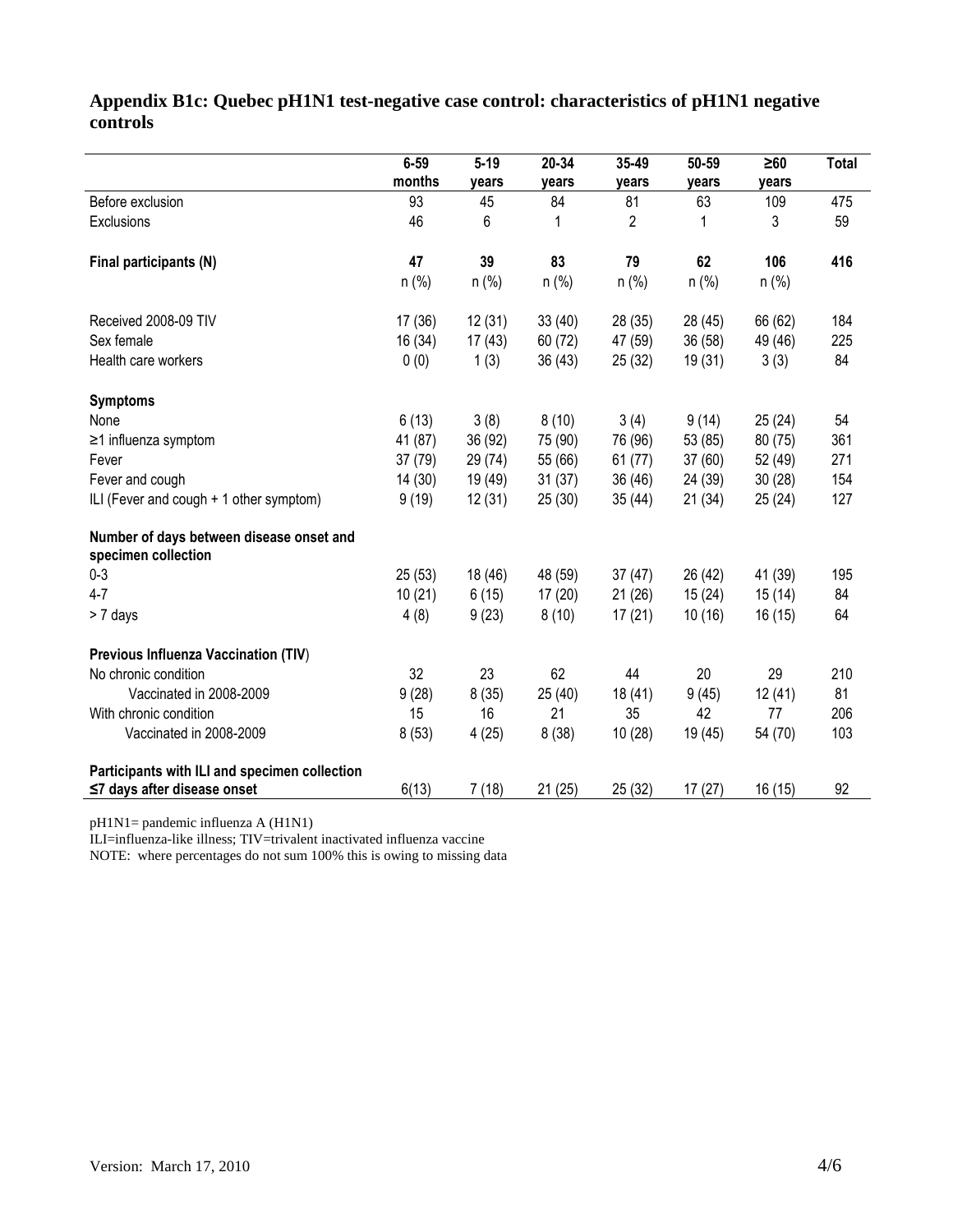#### **Appendix B1d: Quebec pH1N1 test-negative case-control study: OR (95% CI) for pH1N1 associated with TIV**

|                                                                                                            | <b>Community pH1N1 cases</b> | <b>Hospitalized pH1N1 cases</b> |
|------------------------------------------------------------------------------------------------------------|------------------------------|---------------------------------|
|                                                                                                            | vs. pH1N1 negative controls  | vs. pH1N1 negative controls     |
|                                                                                                            |                              |                                 |
| <b>All patients</b>                                                                                        | N=384 vs. 416                | N=270 vs. 416                   |
| OR crude                                                                                                   | $0.76(0.57-1.01)$            | $1.00(0.73-1.35)$               |
| Adjusted for age, sex chronic condition, HCW                                                               | $1.12(0.80-1.57)$            | 1.35 (0.94-1.94)                |
| <b>Patients excluding HCW</b>                                                                              | N=316 vs. 332                | N=262 vs. 332                   |
| OR crude                                                                                                   | $0.66(0.48-0.92)$            | $1.12(0.81 - 1.56)$             |
| Adjusted for age, sex chronic condition                                                                    | $1.12(0.75-1.67)$            | 1.42 (0.97-2.06)                |
| <b>Patients with ILI</b>                                                                                   | N=264 vs. 127                | N= 159 vs. 127                  |
| OR crude                                                                                                   | $0.97(0.63-1.50)$            | $1.08(0.67 - 1.74)$             |
| Adjusted for age, sex, chronic condition, HCW                                                              | $1.38(0.80-2.40)$            | 1.52 (0.85-2.73)                |
| Patients with ILI and delay between onset of<br>symptoms and specimen collection ≤7 days                   | N=236 vs. 92                 | N= 134 vs. 92                   |
| OR crude                                                                                                   | $1.04(0.63-1.71)$            | $1.13(0.66-1.95)$               |
| Adjusted for age, sex chronic condition, HCW                                                               | 1.42 (0.76-2.68)             | $1.50(0.73-2.95)$               |
| Patients with ILI and delay between onset of<br>symptoms and specimen collection ≤7 days,<br>excluding HCW | N=188 vs. 71                 | N= 129 vs. 71                   |
| OR crude                                                                                                   | $0.95(0.53-1.71)$            | 1.45 (0.80-2.67)                |
| Adjusted for age, sex, chronic condition                                                                   | 1.66 (0.75-3.67)             | 1.96 (0.91-4.24)                |

pH1N1= pandemic influenza A (H1N1)

ILI=influenza-like illness; TIV=trivalent inactivated influenza vaccine